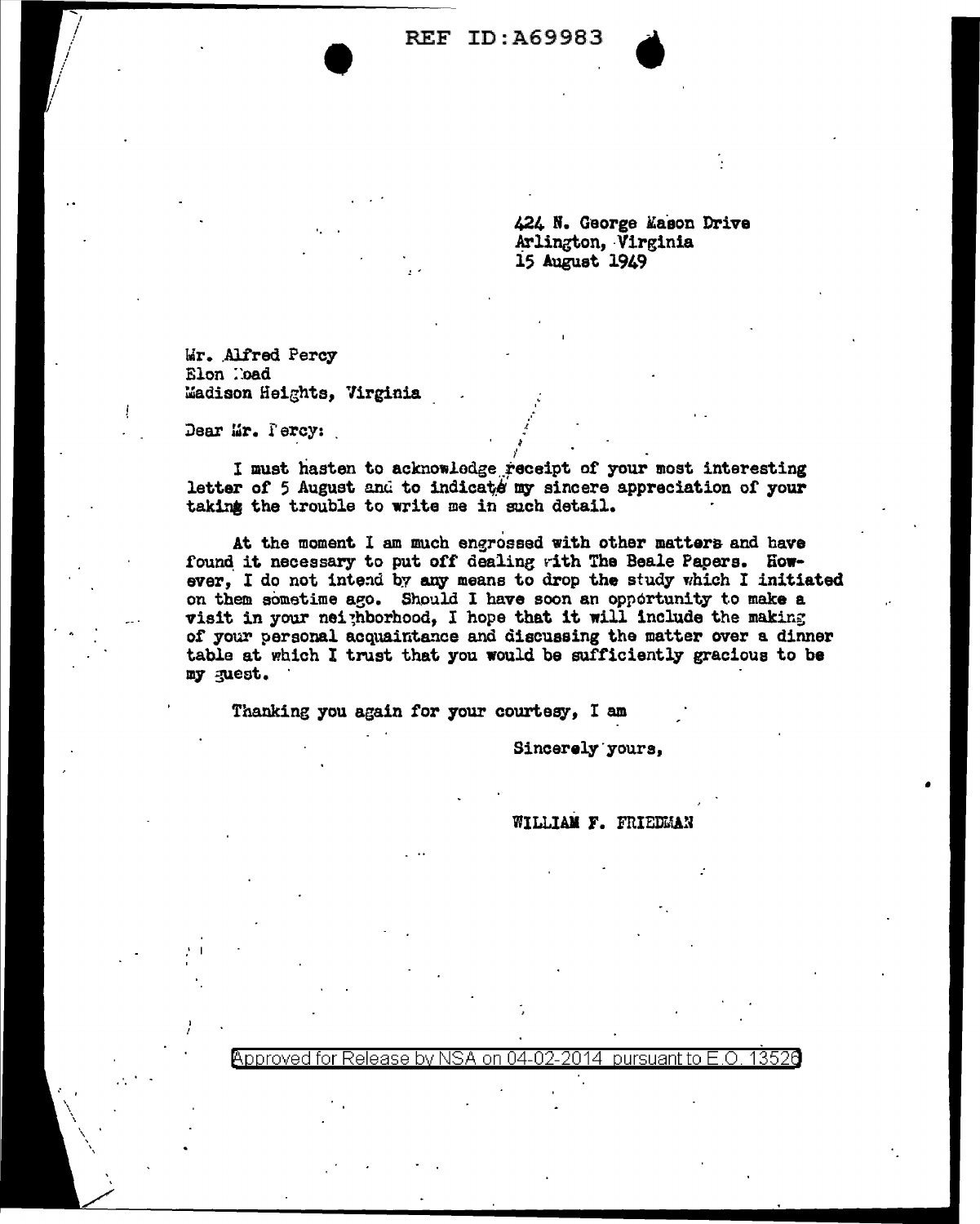## REF ID:A6996

424 N. George Mason Drive Arlington; Virginia 16 June 1949

 $\mathbf{v}$ 

 $~Mrs.$  Artha Rivers Adams c/o The Newa Lynchburg; 7irginia

•

Dear Lirs. Adams:

I sent a letter addressed to Er. Alfred Percy, Jr., at Elon, N.C., and then on its return by the post office I sent it to Elon, Va. The latter has also been returned and I, therefore, am writing to ask you if you cannot give me a more complete  $\cdot$  address so that I might reach  $\mathbb{L}$ r. Percy and ask him a few questions.

I am enclosing a salt-addressed stamped envelope for your convenience in replying.

 $\bigwedge$  7

\  $\mathcal{L}$  .

With cordial greetings, I am

\'

- '-

/  $\prime$   $\rightarrow$  Sincerely yours,

WILLIAM F. FRIEDMAN

\

**Reey** 

Incl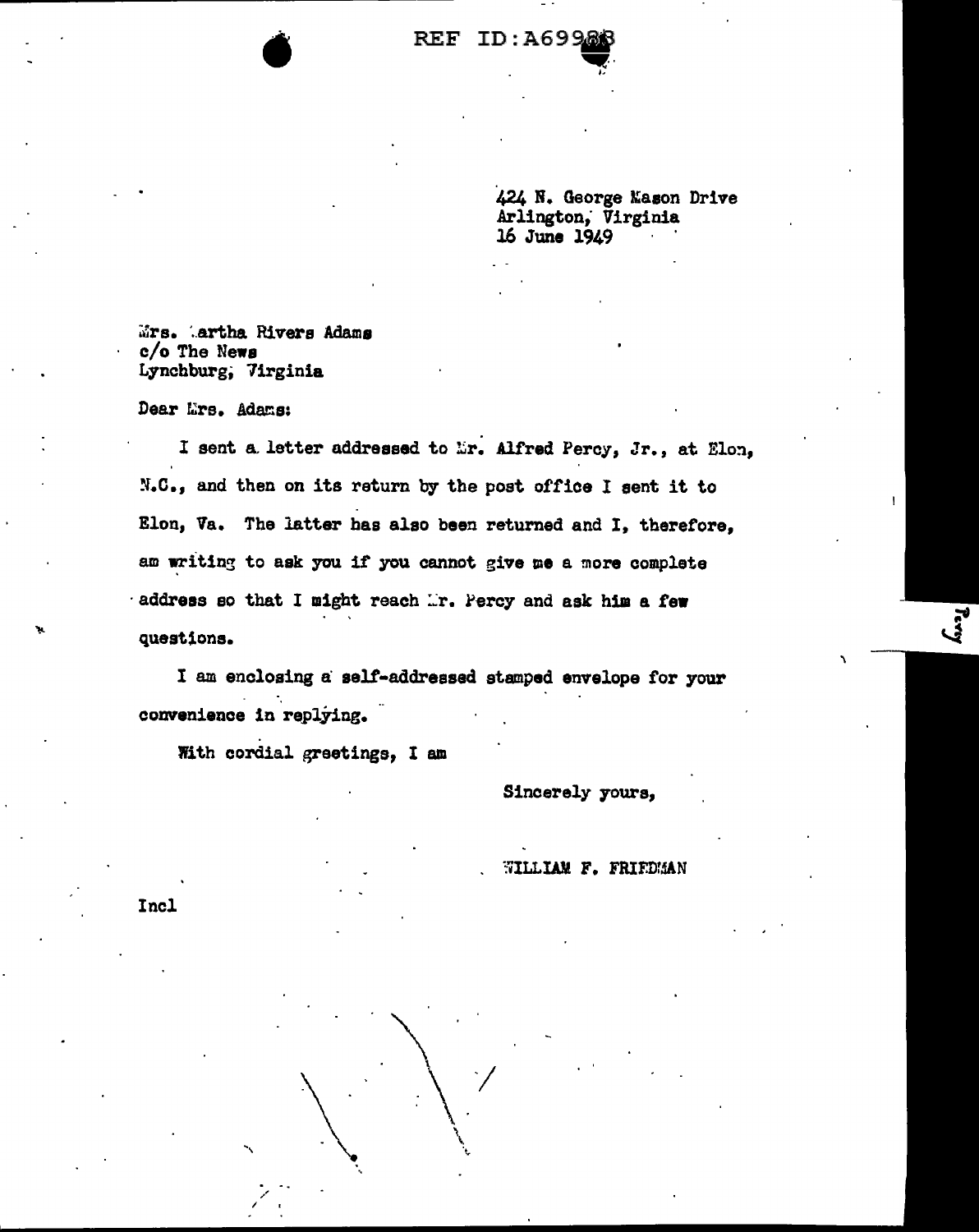REF ID: A699

March 23. 1943

Mr. Walter B. Payne The Todd Company Rochester. Now York

Dear Lr. Payne:

I hope you will forgive my tardiness in replying to your letter of March 11. I know that you will understand how pressed we aro.

I rocall quite well that you had proposed a simple cryptographic device at the time of my contact with the Todd Company in 1937.

My first impression with regard to the possible utility of a dovice such as you describe is that it would probably not be useful because of its comparative slowness of operation. Horeover, I very much doubt that it presents elenents of novelty in the field. However in order to insure that we do not overlook anything that might be useful, I suggest that you send the model for examination and we will be glad to make a recommendation. I believe it would be best if you would address the letter and package officially to the Commanding Officer, Signal Socurity Service, Arlington Hall Station, Arlington, Virginia. Upon its receipt and thorough examination you will be promptly informed of our conclusions.

With cordial grectings to you and your associates, I am

Sincerely yours,

William F. Friedman Director of Communications Rosearch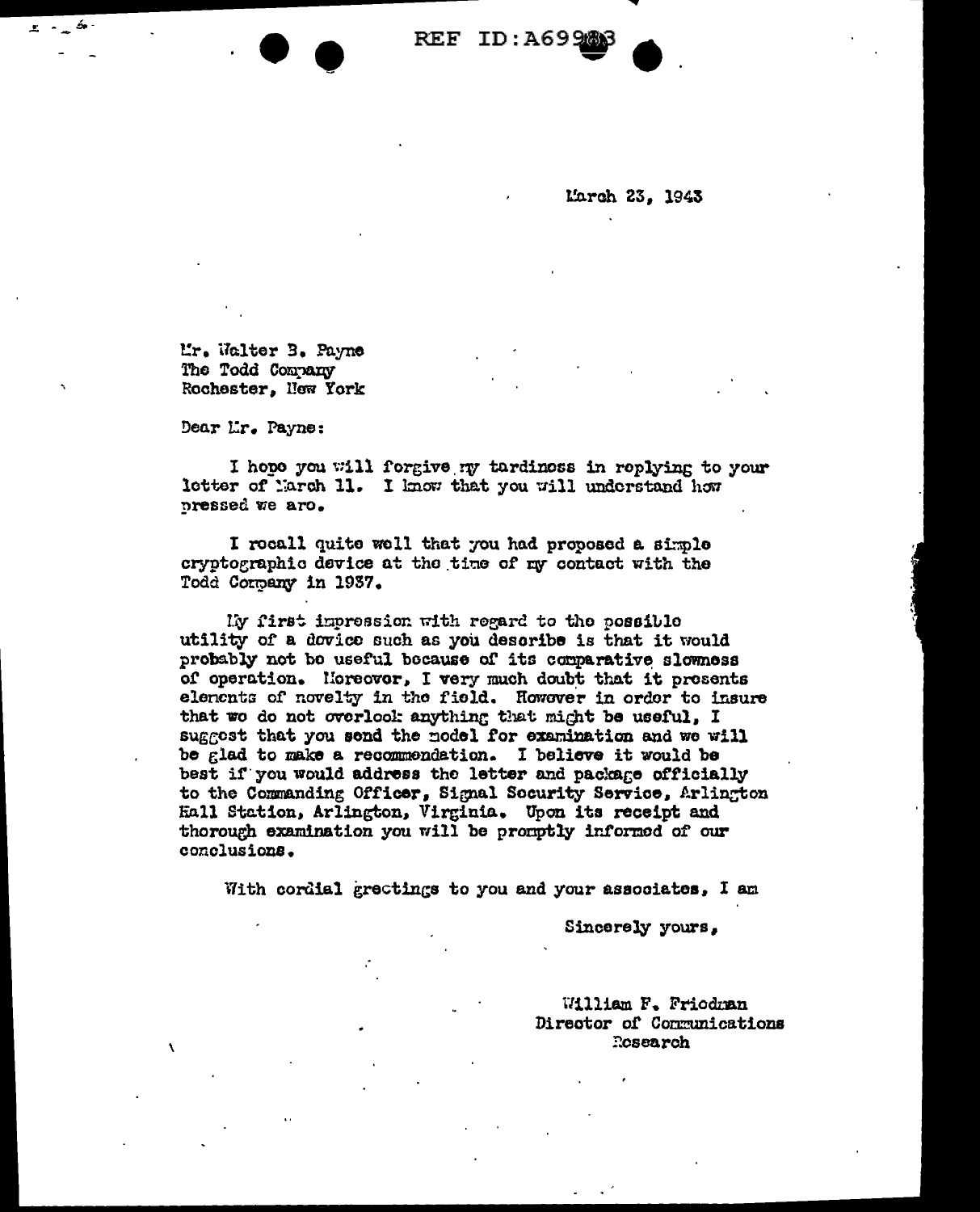## REF ID: A6998 THE TODD COMPANY

ROCHESTER **V** NEW YORK

March 11, 1943

Col. William F. Friedman 3932 Military Road Washington, D. c.

Dear Col. Friedman:

Perhaps you will recall that during your visit to Rochester in October 1937, when you presented your plans for a check sorting machine, you met the writer of this letter, and showed a crypto-<br>graphic device on which you had applied for patent. On October 13, 1938 this patent was issued, bearing No. 2,144,204.

This cryptographic device showed two gears of unequal diameters, having arranged around their circunferences letters and corresponding symbols.

Shortly after you were here, I conceived the idea of running two photographic film tapes over sprockets arranged side by side on the same shaft so that in coding a message, letters were selected on one tape and corresponding symbols on the adjacent tape were selected to  $_{\text{make the code.}}$  It is obvious in this arrangement that the letters on the second tape could be scrambled in an endless sequence by making the tapes of a sufficient length.

During the early part of last year, a War Research Committee was formed in the Rochester Chamber of Commerce, of which committee I became a member.

It has occurred to me that a simple cryptographic device might be of use in the communications organizations of the Army and Navy. I have made a model, elaborating somewhat on my original plan, which I should be pleased to forward to you in order to get your opinion on its practicability.

This model embodies four 16 mm. film sprockets fixed side by side on a shaft and adapted to carry four film strips. Each film strip carries a group of letters of the alphabet as shown in the accompanying sketch. In this particular instance, each group consists of five letters. Consequently, the number of permutations of each letter group could be 120; and with the four tapes the possible permutations would be 120<sup>4</sup> or 2.07 x 10<sup>8.</sup>

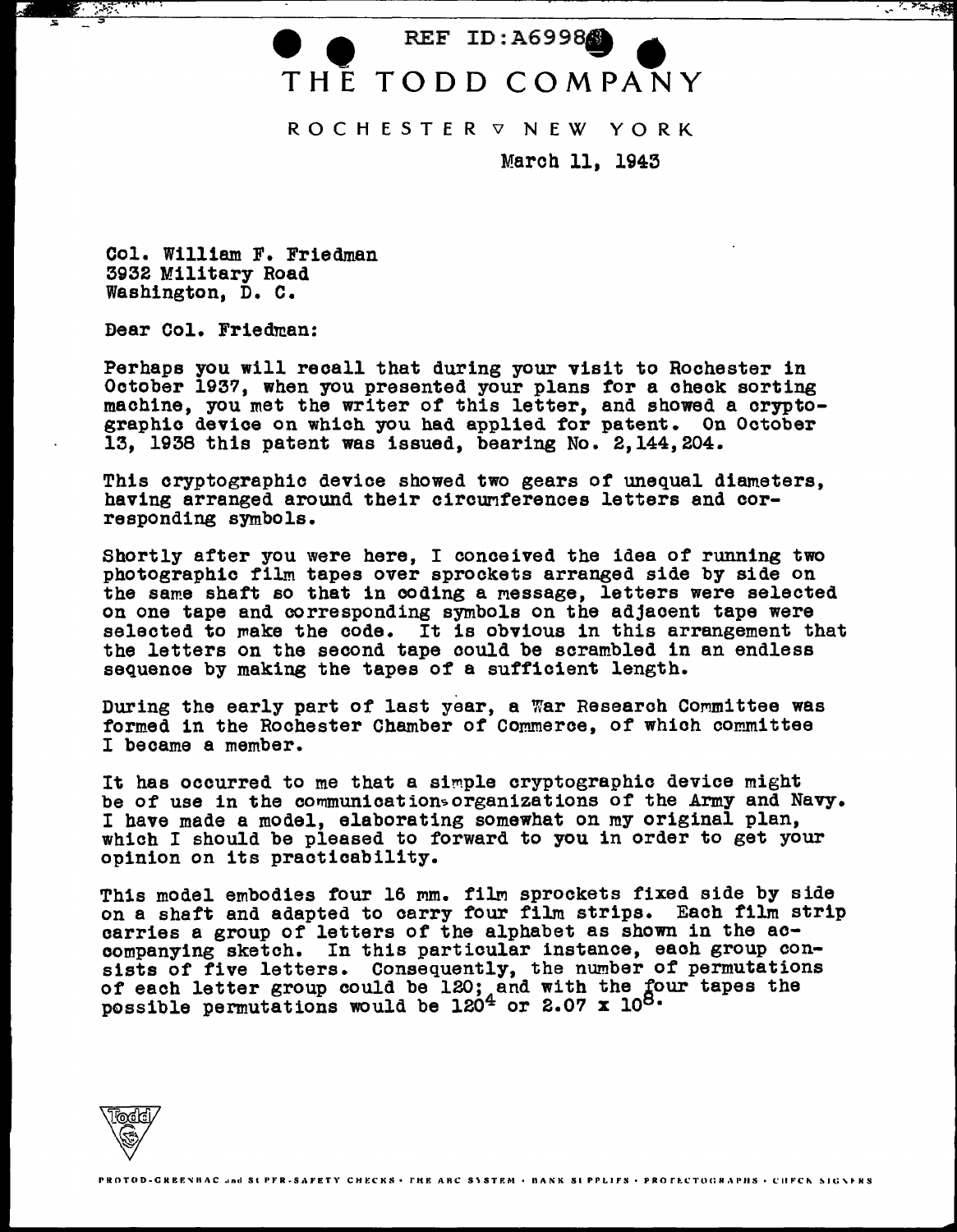

THE TODD COMPAL

Col. William F. Friedman -2-2 March 11, 1943

 $\mathbf{Q} = \mathbf{A} \times \mathbf{A} \times \mathbf{B}$ 

The rows running across the four films can be brought into registrat-<br>ion with two stationary series of letters comprising the alphabet,<br>figures from 0 to 9, and a few punctuation marks. The stationary<br>letters, forty in al amounting to 40,320. With the film tapes set in proper registration<br>according to a known code number, and the stationary alphabet groups<br>also arranged according to a known code number. It would be possible to obtain a very large number of settings which would be almost impossible to find by trial unless one could guess correctly certain words in the message. This would be quite a remote contingency.

Inasmuch as the device which prompted this investigation was shown me by you, I think it proper to take the matter up with you before submitting it to the War Research Committee for their consideration.

<sup>I</sup>should consider it a favor if you would give me your frank judgment on the merits of this device, and if you think that it is a waste of time to put further effort on it, please do not hesitate to so advise me. The model I have made, while it is quite crude, operates well and you could tell by an inspection of same whether there are any possibilities tor a device of this nature.

<sup>I</sup>have shown this model to Mr. Walter Todd and he advised me to take the matter up with you, which I am pleased to do as I rely implicitly on your judgment.

Very truly yours Helter Blayne

Walter B. Payne MB